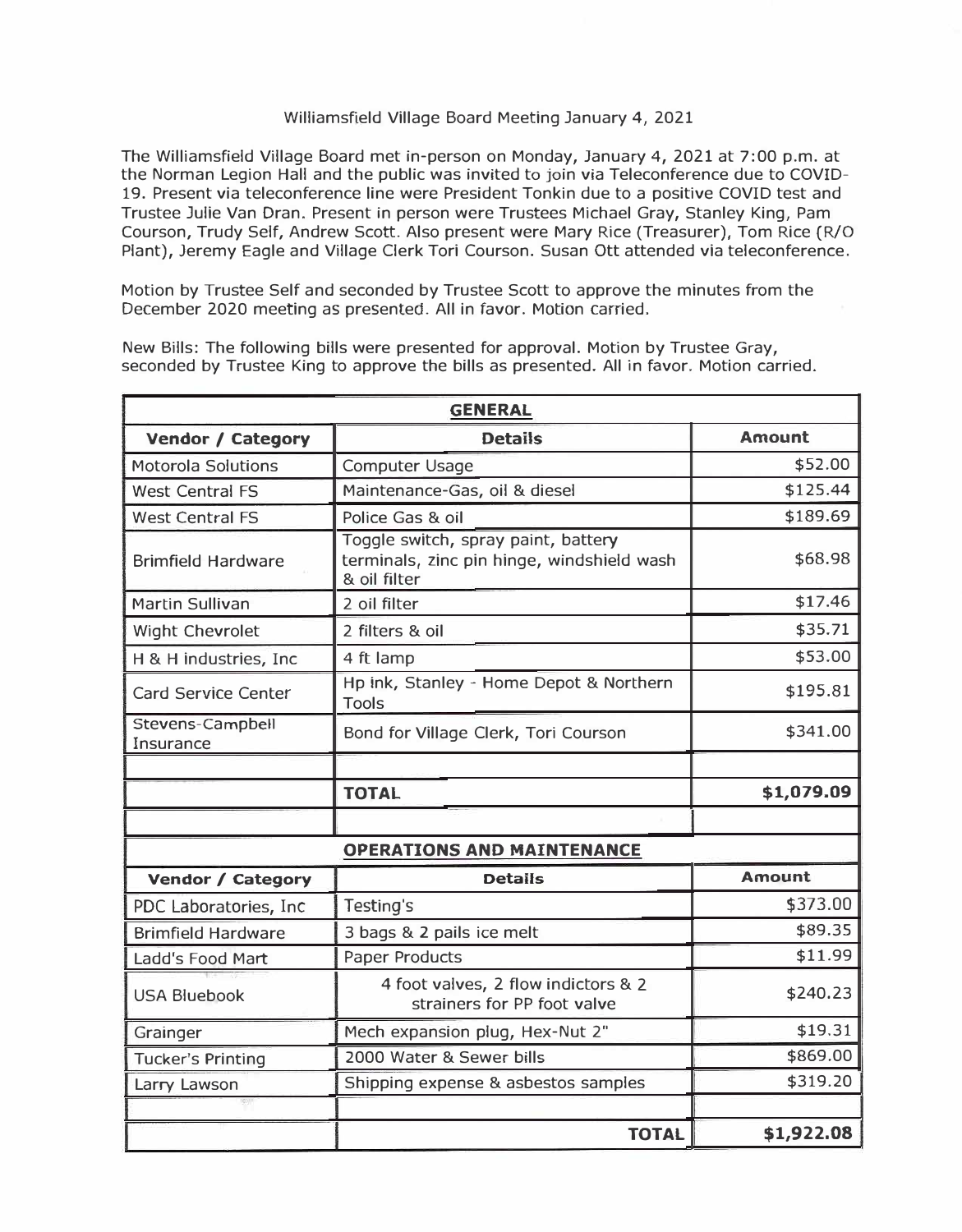Motion by Trustee Self and seconded by Trustee King to pay invoice #208 from Lafollette Earth Moving for \$[6,325.00](https://6,325.00). Of this, \$5,875 will be expensed to Parks for clearing trees, shaping of waterway, construction of 2 dry dams, installation of 6-inch tile and risers, east waterway in farm field (south of greenhouse) and \$450 will be expensed to the General Fund for clearing trees on right of way at Cottonwood Ct. All in favor. Motion carried.

Financial Statements: Trustee Gray provided details on the review of financial statements, percent over and percent under for the month. All were in order. Trustee Gray did note that a close eye must be kept on expenses. Motion by Trustee Gray and seconded by Trustee Courson to approve the financial statements. All in favor. Motion carried.

Public Comment: Susan Ott inquired if the water tower has a scheduled cleaning for the outside and inside, and asked if there was a procedure in place for cleaning the park's pavilion and picnic tables etc. President Tonkin requested an email from Susan so he can follow up.

Correspondence: NA

Street Report: Trustee King stated they plowed and salted the streets; they usually plow after 2 inches of snow has fallen but the ice came before they could get a good start. They will start sooner next snow fall.

Police Report: Trustee King stated the new patrol car is making a ticking noise and Chief Robertson is going to take it to a dealership to get looked at. Trustee Gray stated Chief Robertson accepted a position at Galva Police Department.

The following calls for service were handled by the police department for the month of December:

| Status / Resolution |  |
|---------------------|--|
| Report on file      |  |
| Accidental/Children |  |
| Report on file      |  |
| No report           |  |
| No report-Medical   |  |
| Report on file      |  |
|                     |  |

## **POLICE REPORT**

## **CITATIONS ISSUED IN DECEMBER**

| <b>Violations</b>           | <b>Citations</b> | Warnings |
|-----------------------------|------------------|----------|
| Seatbelt                    |                  |          |
| Speeding                    |                  |          |
| Disobeyed Stop Sign         |                  |          |
| <b>Ordinance Violations</b> |                  |          |
| Other                       |                  |          |